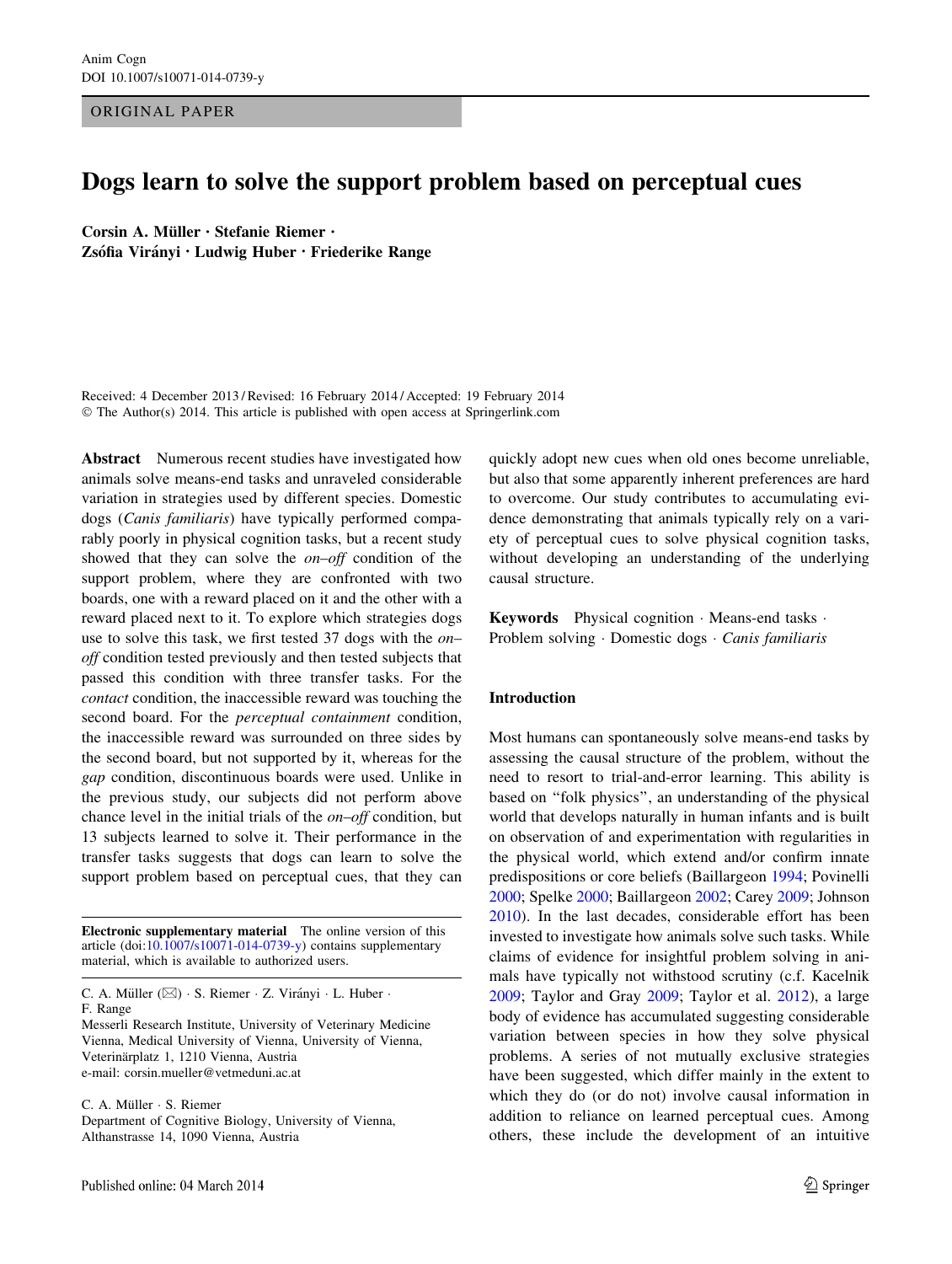understanding through experience (Auersperg et al. [2009](#page-8-0)), a causality bias during associative learning (Hanus and Call [2011\)](#page-9-0), reliance on perceptual correlates of the causal mechanism (Povinelli [2000\)](#page-9-0) or heuristic strategies (Hunt et al. [2006\)](#page-9-0), but also reliance on perceptual feedback (e.g., Taylor et al. [2012;](#page-9-0) Riemer et al. [2013\)](#page-9-0) or simple trial-anderror learning with subsequent generalization (e.g., De Mendonça-Furtado and Ottoni [2008;](#page-8-0) Müller [2010](#page-9-0)).

Piaget's support problem (Piaget [1952\)](#page-9-0) has been used in a variety of species to test for their understanding of means-end connections (e.g., great apes: Povinelli et al. [2000;](#page-9-0) Herrmann et al. [2008;](#page-9-0) monkeys: Hauser et al. [1999](#page-9-0); Yocom and Boysen [2010](#page-9-0); Yamazaki et al. [2011](#page-9-0); elephants: Irie-Sugimoto et al. [2008](#page-9-0); and kea: Auersperg et al. [2009](#page-8-0)). It involves a target object (usually a piece of food) that is placed out of reach of the subject on a support (e.g., a piece of cloth or a wooden board) that is within the subject's reach. In the classic setup, the subjects are presented with two choices: a support that carries a piece of reward, and a second support beside which another piece of reward has been placed. Subjects may solve this task spontaneously (e.g., Povinelli et al. [2000](#page-9-0); Herrmann et al. [2008;](#page-9-0) Auersperg et al. [2009;](#page-8-0) Yamazaki et al. [2011](#page-9-0)) or learn to solve it after a number of sessions (e.g., Hauser et al. [1999](#page-9-0); Irie-Sugimoto et al. [2008](#page-9-0); Yocom and Boysen [2010\)](#page-9-0). In either case, however, it remains unclear whether the subjects understood the causal structure of the task, or whether they solved the task based on perceptual cues such as contact between reward and support or perceptual containment of the reward within the support.

To determine whether subjects relied on perceptual cues to solve the classic support problem, and if so, which ones they used, it is necessary that successful subjects are subsequently presented with modified versions of the classic setup (transfer tasks) where causally relevant aspects of the setup have been changed. When employed previously, performance in such transfer tasks typically indicated that animals relied on a variety of perceptual cues to solve the classic support problem and consequently failed at least initially in one or several of the transfer tasks (Povinelli et al. [2000;](#page-9-0) Irie-Sugimoto et al. [2008](#page-9-0); Auersperg et al. [2009;](#page-8-0) Yamazaki et al. [2011](#page-9-0)). For example, the chimpanzees tested by Povinelli et al. [\(2000](#page-9-0), p. 268f) failed in transfer tasks where the reward was surrounded, but not supported by the cloth and thus may have relied on ''current or imminent contact'' for their choices, though this finding was not replicated in a later study with enculturated chimpanzees (Yocom and Boysen [2011\)](#page-9-0). Also, the marmosets tested by Yamazaki et al. [\(2011](#page-9-0)) relied on several perceptual cues, including size of the reward, distance to the reward and distance between the support and the ''off'' reward. Similarly, the majority of the rooks that solved a different physical cognition task, the trap-tube task, did so by avoiding a perceptual cue, that is by pushing the reward away from the trap protruding from the tube (Tebbich et al. [2007](#page-9-0)) or from the black disk at the bottom of the functional trap (Seed et al. [2006\)](#page-9-0).

Domestic dogs (Canis familiaris) have typically performed poorly in physical cognition tasks compared to other mammals (e.g., Collier-Baker et al. [2004;](#page-8-0) Osthaus et al. [2005;](#page-9-0) Bräuer et al. [2006;](#page-8-0) Fiset and Leblanc [2007](#page-9-0)). For example, in a two-choice task, dogs preferentially chose the container from which a noise had emanated both when the container was shaken and the piece of food in the container caused the noise, and when a cellular phone rang inside the container (a non-causal, arbitrary cue) (Bräuer et al. [2006](#page-8-0)). Also, dogs typically made their choice based on proximity rather than connectivity in string-pulling tasks (Osthaus et al. [2005;](#page-9-0) but see Riemer et al. [2013](#page-9-0) for some exceptions). In contrast, a recent study (Range et al. [2011](#page-9-0)) suggested that dogs can perform well when presented with the support problem, where misleading proximity cues are less prominent than, for example, in the classic string-pulling tasks tested by Osthaus et al. [\(2005](#page-9-0)). In the study of Range et al. ([2011\)](#page-9-0), the dogs performed above chance level in four conditions where an out-ofreach food reward was placed on a board and a second reward was placed in different positions beside or behind a second board, so that the accessible reward was either closer, at equal distance or further away from the dog than the inaccessible reward.

The study of Range et al.  $(2011)$  $(2011)$  suggests that dogs can solve the support problem, but it did not test which strategies they use to solve it. In particular, it remains unclear whether they solved the task based on perceptual cues, and if so, which cues they relied on. Here, we extend the study of Range et al. [\(2011](#page-9-0)) to determine which information dogs use to solve the support problem. After a replication of the classic on–off condition (condition 1 in Range et al. [2011](#page-9-0); cf. Fig. [2\)](#page-4-0), we tested successful dogs with three transfer tasks, the conditions contact, perceptual containment and gap (Fig. [2](#page-4-0)). With these, we tested whether the dogs that had solved the *on–off* condition had relied on particular visual cues when making their decision which option to choose to gain access to the out-of-reach reward.

Visual cues that could potentially be used when learning to solve the *on–off* condition include the color or brightness of the background on which the reward is resting, alignment of the reward and the board, contact between the reward and the board, perceptual containment of the reward within the board, continuity of the board and the reward, and the vertical level of the reward. Different predictions for the performance in the three transfer conditions, relative to the performance in the on–off condition, are made depending on which of these cues had been used to solve the *on–off* condition (summarized in Table [1\)](#page-2-0). If the subjects learned to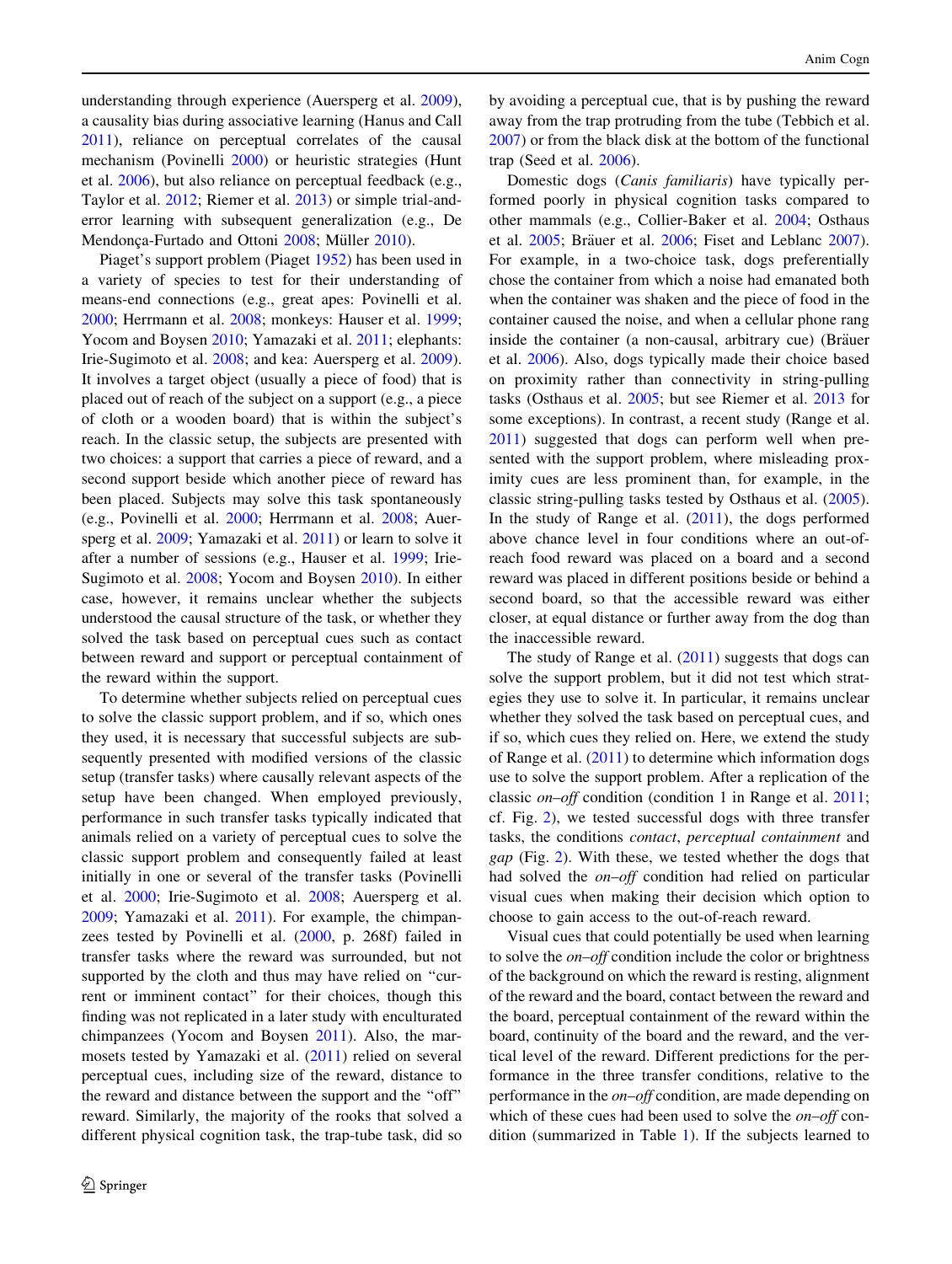<span id="page-2-0"></span>choose the side where the reward was resting on a bright yellow background (the color of the boards used in this study), rather than on a black background, we would expect their performance to remain on the same, high level in the perceptual containment condition, where this cue is still reliable. However, we would expect the performance to drop in the contact condition, where this cue is less obvious, and to drop to chance level in the gap condition, where the background cue is not informative. If the subjects learned to choose the reward that was aligned with the board, rather than the one that was misaligned, we would predict that performance drops to chance level in the perceptual containment condition and the *gap* condition, where alignment does not differ between the two options. Moreover, in this case performance should also be lower in the contact condition than in the *on–off* condition, since the alignment cue is less clear in the former than in the latter. If the subjects learned to choose the board that was in visual contact with the reward, we would predict that the performance drops to chance level in the contact condition and in the gap condition, where both rewards are in contact with one of the boards, but that it is not significantly reduced in the perceptual containment condition where, like in the on-off condition, the inaccessible reward does not touch the yellow board. If the subjects learned to choose the side of the reward that was visually surrounded by one of the boards (or perceptually contained within its optical field, cf. Povinelli et al. [2000;](#page-9-0) Auersperg et al. [2009](#page-8-0)), we would predict that performance would drop to chance level in the gap condition, where visual containment is equal for both options, and to drop also in the contact and perceptual containment conditions, since the difference in visual containment between the two options is reduced in both of them compared with the on–off condition. If the subjects learned to choose the board that provided an uninterrupted connection to one of the rewards, we would predict that the performance drops to chance level in the contact condition, where this is the case for both of the presented options. In contrast, we would predict that performance remains on a high level for the gap condition and that performance is reduced in the perceptual containment condition, where the gap between the board and the inaccessible reward is smaller than in the *on–off* condition. If the subjects learned to choose the side where the reward was presented on a higher level, we would predict that the performance remains equally high in the contact condition as in the *on–off* condition since in both of these, the accessible reward is presented on a higher level than the inaccessible reward. Performance in the perceptual containment and the gap conditions, however, is predicted to drop to chance level in that case, since in these conditions, both rewards are presented on the same vertical level. In contrast, if the subjects acquired an understanding of the underlying causal structure of the task, we would predict that

Table 1 Perceptual cues that could be used to solve the *on–off* condition and corresponding predictions for performance in the three transfer conditions when compared to the performance in the on–off condition

| Cue                                               | Condition                  |                            |                            |
|---------------------------------------------------|----------------------------|----------------------------|----------------------------|
|                                                   | Contact                    | Perceptual<br>containment  | Gap                        |
| Color or brightness of the<br>reward's background | Reduced                    | No change                  | Drop to<br>chance<br>level |
| Alignment of reward<br>with board                 | Reduced                    | Drop to<br>chance<br>level | Drop to<br>chance<br>level |
| Contact between reward<br>and board               | Drop to<br>chance<br>level | No change                  | Drop to<br>chance<br>level |
| Perceptual containment<br>of reward within board  | Reduced                    | Reduced                    | Drop to<br>chance<br>level |
| Continuity of board and<br>reward                 | Drop to<br>chance<br>level | Reduced or<br>no change    | No change                  |
| Vertical level of reward                          | No change                  | Drop to<br>chance<br>level | Drop to<br>chance<br>level |

performance does not drop significantly in any of the three transfer conditions when compared to the on–off condition.

# **Methods**

# Subjects

We tested 37 Border Collies at the age of between 18 and 27 months (16 males, 21 females). Twenty-four of these subjects had been tested with a different physical cognition task, the string-pulling problem, before (Riemer et al. [2013](#page-9-0)). All subjects lived as pet dogs with their owners, who volunteered to bring their dogs to the Clever Dog Lab for this study. We tested dogs of a single breed with the aim of reducing variability induced by breed differences and chose Border Collies due to their high availability and motivation to work with humans. Also, this breed is neither highly brachycephalic nor highly dolichocephalic (characteristics that may provide advantages or disadvantages in visual tasks; McGreevy et al. [2004;](#page-9-0) Gácsi et al. [2009](#page-9-0)), and we have no reason to assume that Border Collies were selected for performance in means-end tasks.

### Apparatus and conditions

Testing took place in a 5 by 6 m room at the Clever Dog Lab in Vienna, Austria. The test apparatus consisted of two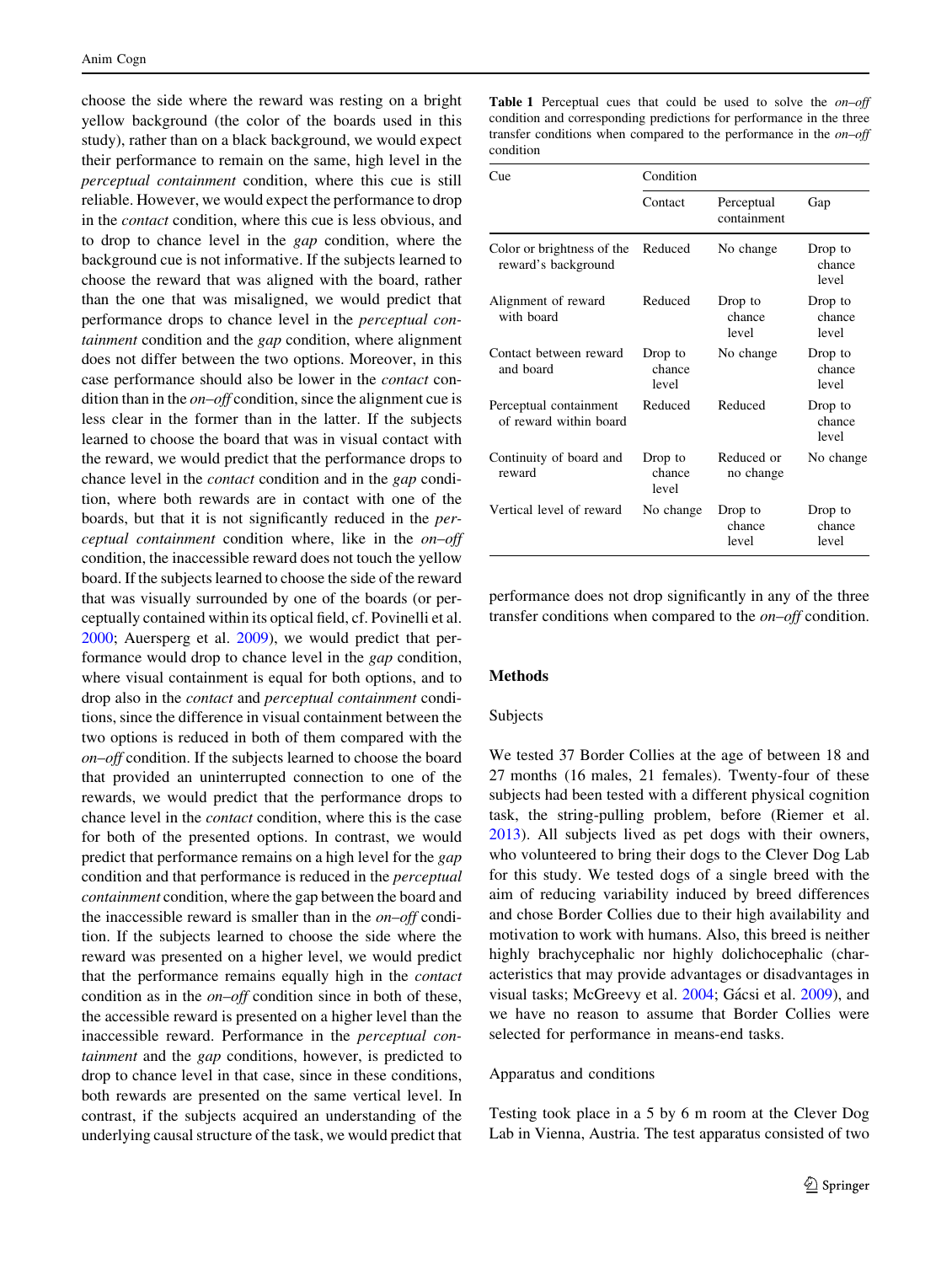yellow wooden boards (11 by 60 by 2 cm) mounted on a 90 by 90 cm black platform (distance between boards: 40 cm). They could be moved backward and forward on rails embedded in the platform. Three wooden strips were fixed to the proximal end of both boards to ensure that the dog could find purchase when trying to pull them out. The apparatus was placed inside a 1 by 2 m fenced area with opaque sides and a wire mesh front, from where it was operated by experimenter 1 (E1). E1 could push out the apparatus through a 5 cm gap at the bottom of the front fence at the beginning of each trial, and pull it back in at the end of the trial (Fig. 1, see also supplementary videos). An opaque partition mounted 50 cm behind the front fence prevented visual contact between the dog and E1 and prevented the dog from observing the baiting process. This modification compared with the setup of Range et al. [\(2011](#page-9-0)) was introduced to address the possibility that the dogs may have preferentially chosen the positive option, the board with the obtainable reward, because it presented the same layout as the one seen (and rewarded) during pretrials in the 2011 study, and to exclude any possible unconscious cueing by E1. A camera was set up next to the fenced area so that E1 could see, on the camera screen, when the dog was ready and a trial could start (Fig. 1).

Four different conditions were presented to the dogs, with 4 cm strips of sausage used as rewards (Fig. [2](#page-4-0)). In all conditions, the two rewards were placed at equal distance from the subject. For the *on–off* condition, a reward was placed on one of the boards, and another reward was placed 5 cm beside the other board (randomly on the left or on the right side of it). This condition replicated condition 1 of the Range et al. ([2011\)](#page-9-0) study. For the contact condition, a reward was placed next to and touching one of the boards,



Fig. 1 Layout of the experimental setup. Circles indicate positions of E1 and E2, respectively

whereas the second reward was placed on the top edge of the other board (Fig. [2\)](#page-4-0). Again, the two rewards were placed randomly, either both on the right or both on the left side of the corresponding board. For the perceptual containment condition, we used two boards with 7 cm wide and 10 cm long cut out areas in different positions (Fig. [2\)](#page-4-0). We introduced a cut out in both boards to ensure that both options looked different from the layout of the rewarded option in the on–off condition. Likewise, for the gap condition, a 12 cm gap in the board was introduced either in front of or behind the position of the reward (Fig. [2\)](#page-4-0).

# Procedure

Before testing started, the dogs were trained to pull out the boards using a shaping procedure. For this purpose, the front fence was removed, so that the dogs could walk up to the opaque partition behind it. A single baited board was pushed out (pseudorandomly on the left or on the right side) until the front part of the board (ca 12 cm) became accessible to the dog (cf. supplementary video). A reward was initially placed on the board just behind the partition, so that the dog could smell, but not see it. When the dog successfully obtained the reward by pulling out the board with its paws, the distance between the reward and the partition was increased stepwise in subsequent shaping trials. Once a dog retrieved the reward placed at the furthest distance four times in a row (twice on each side), it proceeded to testing. Note that due to the opaque partition, the dogs never saw the layout that would be positive during subsequent testing in this phase, unlike in the training phase of the 2011 study (Range et al. [2011\)](#page-9-0).

For each test trial, experimenter 2 (E2) brought the dog to a position 1.5 m in front of the wire mesh fence (cf. Fig. 1) and put on a blindfold. E1 then started the trial by pushing out the test apparatus so that its front became accessible to the dog. When E1 saw on the screen of the camera that the dog had looked at the apparatus for 5 s, E1 knocked on the ground between the two boards, signaling to E2 to release the dog. E2 released the dog upon the signal, additionally giving a verbal ''go'' command for dogs that did not leave of their own accord. Once the dog had left the start position, E2 removed the blindfold and retrieved the dog when it had obtained the reward after pulling out the correct board or when it had pulled out the incorrect board at least half way (see also supplementary videos). The owner remained outside the testing room throughout the test trials.

The dogs received 2–4 (median 3) test sessions of 10 trials per day, with a break of at least 5 min between sessions, during which dog and experimenters left the testing room. Test days were separated by a median of 7 days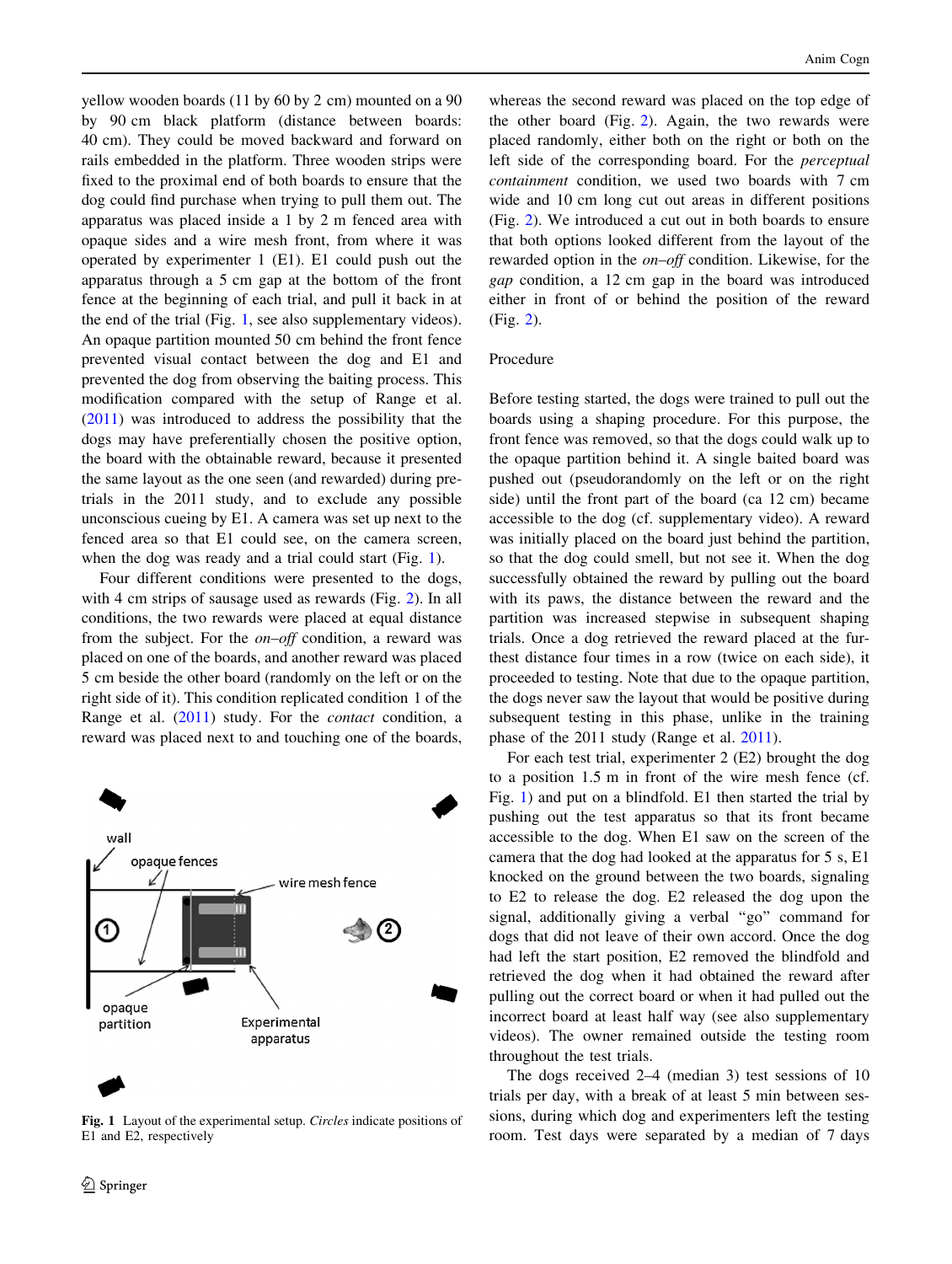<span id="page-4-0"></span>Fig. 2 Illustration of the experimental apparatus in the four conditions used in the experiments when seen from above:  $on$ -off  $(a)$ , contact  $(b)$ , perceptual containment (c) and gap (d). The dashed line indicates the location of the wire mesh fence separating the dog's area (bottom) from the compartment of E1. Note that for the perceptual containment condition and the gap condition, the inaccessible reward was presented on the same level above ground as the accessible reward, whereas the same was not the case for the on–off and the contact condition



(range 1–37, depending on availability of the dogs). The correct side was varied pseudorandomly so that the same side was correct never more than twice in a row. All dogs were first tested with the *on–off* condition for a maximum of 6 sessions (the acquisition phase). Dogs that passed the learning criterion of at least 16 correct choices in two consecutive sessions (20 trials) or at least 22 correct choices in three consecutive sessions (30 trials; binomial probability  $\langle 0.02 \rangle$  were subsequently tested with 48 intermixed trials of the four conditions (12 trials per condition in randomized order).

#### Analyses

For each trial, two variables were coded: (1) which board the dog touched first and (2) which board the dog pulled out first by at least 20 cm (half way to obtain the reward). A correct choice was coded only if the dog touched the correct board first and pulled it out first. Note that, for the first touch, it was possible but not required that the board moves by a few centimeters. Coding was done from video recordings, with the exception of 23 trials (of the total 2,464) where due to equipment failure we used data from notes taken by E1 during the experiment. Concordance between notes and video coding was high [99.5 % for first touch, 100 % for first pull based on 20 randomly chosen sessions (200 trials)]. Reliability coding from video recordings was done by a coder who was unfamiliar with the goals of the study for 20 randomly chosen sessions and reliability was excellent (99.5 % for first touch, 100 % for first pull).

All analyses were performed in R 2.15.1 (R Core Team [2012](#page-9-0)). The choice data were analyzed with binomial generalized linear models (GLMs) with logit link, with the number of correct choices in the numerator and the number of trials in the denominator of the response variable. GLMs were run with correction for over-dispersion if applicable. We used generalized linear mixed models (GLMMs) with dog identity included as a random effect to test for differences between conditions or sessions and for learning across trials (using R package lme4, Bates et al. [2012](#page-8-0)). To determine whether the correct choice probability differed from chance level for particular sessions or conditions, we tested whether the intercept differed from  $0$  (=log(1), corresponding to the chance level of 50 %) in binomial GLMs with the intercept as the only predictor. Subject sex was initially included in all models as a predictor, but dropped in all cases as non-significant. The 24 subjects with stringpulling experience did not perform better in the initial session of the *on–off* condition (binomial glm:  $z = 0.07$ ,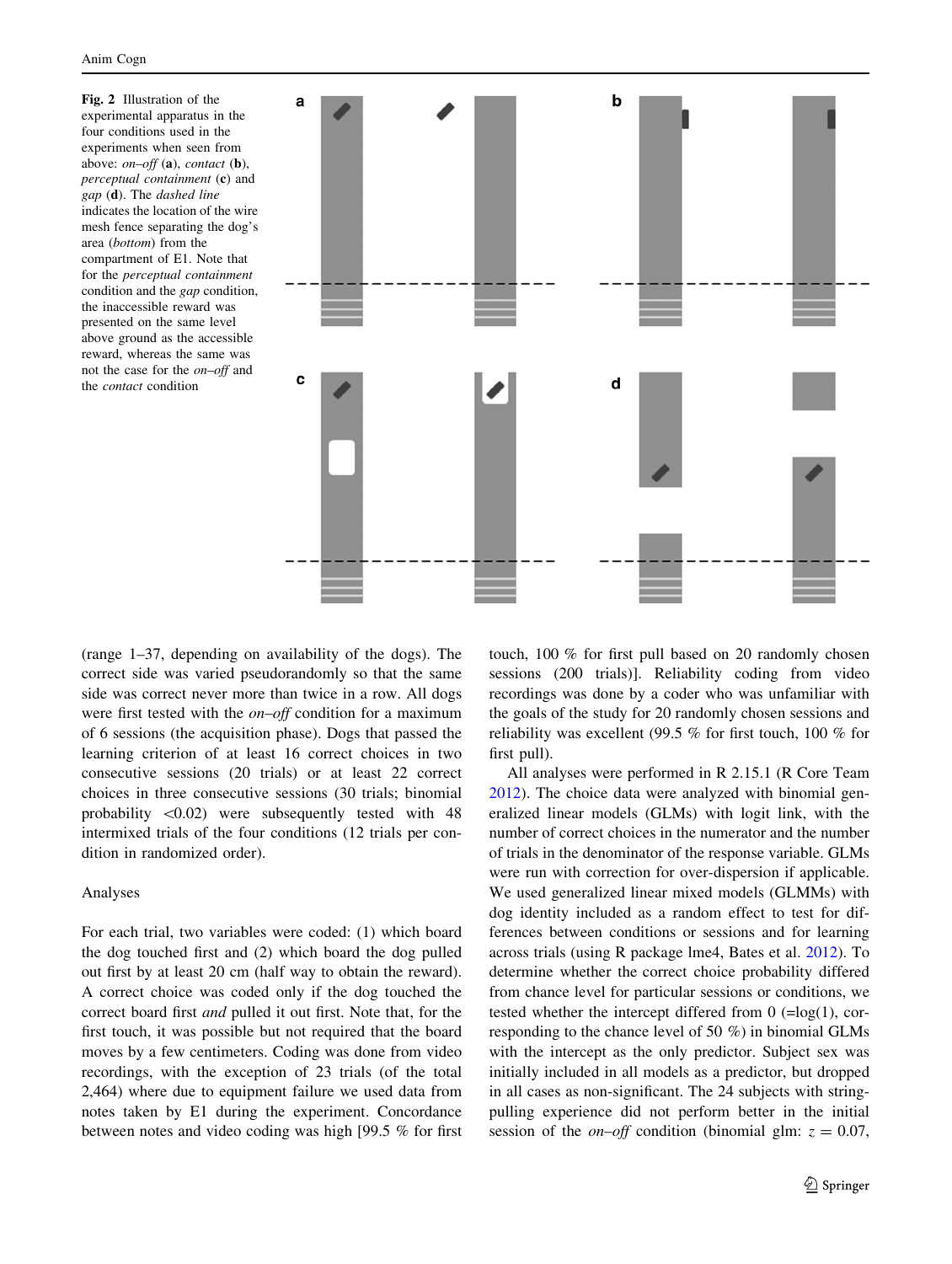<span id="page-5-0"></span> $p = 0.94$  and were not more likely to pass the *on–off* condition (Fisher's exact test:  $p = 1$ ) than subjects without string-pulling experience. Also, the performance in the intermixed trials was not affected by string-pulling experience (GLMM,  $z = -0.27$ ,  $p = 0.78$ ). The data of the two groups were therefore pooled for all analyses.

# Ethical note

The experiments and procedures presented in this manuscript adhered to the ''guidelines for the treatment of animals in behavioral research and teaching'' as published by the ASAB [\(2006](#page-8-0)) and are in accordance with the Austrian Federal Act on the Protection of Animals (Animal Protection Act—TSchG, BGBl. I Nr. 118/2004). Furthermore, as the present study was strictly non-invasive, no special permission was required in accordance with the Austrian Animal Experiments Act (§ 2, Federal Law Gazette No. 501/1989).

Table 2 Proportion of correct trials across sessions of the acquisition phase

| Session        | Mean  | Standard error | $N^a$ |
|----------------|-------|----------------|-------|
| 1              | 0.498 | 0.026          | 37    |
| $\overline{2}$ | 0.531 | 0.025          | 37    |
| 3              | 0.562 | 0.025          | 37    |
| $\overline{4}$ | 0.603 | 0.028          | 36    |
| 5              | 0.633 | 0.029          | 33    |
| 6 <sup>b</sup> | 0.767 | 0.033          | 3     |

<sup>a</sup> The sample size decreases across sessions as subjects that reached the learning criterion moved on to the transfer tests (intermixed trials) <sup>b</sup> Only dogs that still had a chance of reaching the learning criterion were tested in the last session

#### Results

Acquisition phase: on–off condition

Group performance in the initial 10 trials did not differ from chance (Table 2; GLM:  $z = -0.01$ ,  $p = 0.96$ ), but performance improved significantly across sessions (GLMM:  $z = 4.78$ ,  $p < 0.001$ ) and was significantly above chance level in the 10 trials of the third session (GLM:  $z = 2.39$ ,  $p = 0.017$ ; Table 2; Fig. 3a). Improvement between adjacent sessions that took place on different test days was not affected by the interval between the two test days (session-by-interval interaction, GLMM:  $z = 0.14$ ,  $p = 0.89$ . Also, whether the *off* reward was placed on the inside of the second board (i.e., between the two boards as shown in Fig. [2](#page-4-0)) or on the outside did not affect the probability of a correct choice (GLMM:  $z = 1.03$ ,  $p = 0.30$ ). No dog reached the individual-learning criterion at the earliest opportunity (after 2 sessions), but 13 of the 37 subjects reached the individual-learning criterion after 3–6 sessions (median: 5 sessions).

Switching to the other board after one board had been touched (without pulling it out at least half way) occurred in 4.5 % of all trials. Switching was significantly more likely to happen after a first touch to the incorrect board than after a first touch to the correct board (7.9 and 2.0 % of all trials, respectively, GLMM:  $z = -5.38$ ,  $p < 0.001$ ), indicating that at least some dogs occasionally used visual feedback for their decision about which board to pull out. Sixteen of the 37 dogs switched between boards in more than one trial. Overall, these ''switchers'' made fewer correct choices than the other individuals (GLMM:  $z =$  $-2.40, p = 0.017$ , which might appear surprising given that they showed more flexibility than the other dogs. However, this result is probably merely a side effect of our





Fig. 3 Percent correct choices for the first three sessions of the  $on$ -off condition (a) and for the four conditions during intermixed trials (b). OO on-off condition, CO contact condition, PC perceptual containment condition, GA gap condition. Numbers in parentheses give

sample sizes. The dashed lines indicate chance level. Data are displayed as mean and standard error. Stars indicate significant deviation from chance level: \* $p < 0.05$ ; \*\*p $< 0.001$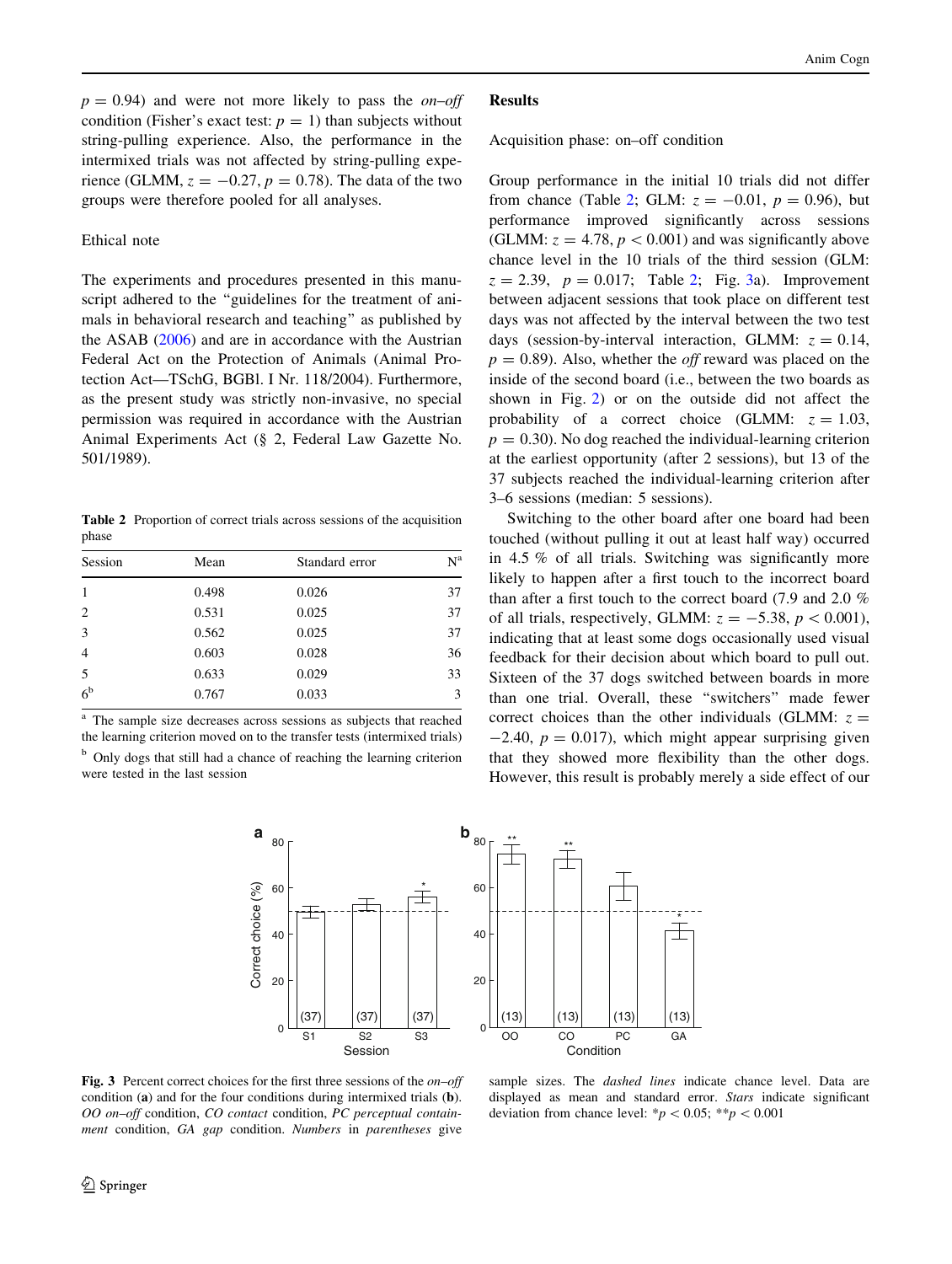definition of a correct choice, which required that the subject does not switch boards within a trial for a correct choice to be coded. Correspondingly, when trials in which switching occurred were excluded from this analysis, the effect disappeared (GLMM:  $z = -0.85$ ,  $p = 0.39$ ).

# Four conditions intermixed

For the 13 subjects tested with the four conditions intermixed, performance differed significantly between conditions (GLMM with likelihood ratio test,  $\chi^2_{(3)} = 45.7$ ,  $p < 0.001$ ; Fig. [3](#page-5-0)b). In on–off trials, group performance was significantly above chance (74.5 % correct, GLM:  $t_{(12)} = 4.88$ ,  $p < 0.001$ ) and not significantly lower than the performance of the same thirteen subjects in their last session of the acquisition phase (80.8 % correct, GLMM:  $z = 1.26$ ,  $p = 0.21$ ). Six subjects performed significantly above chance at the individual level  $(≥10$  of 12 trials correct, binomial test:  $p < 0.04$ ). That only half of the subjects reached the individual-level criterion again is probably explained by two factors: First, the criterion was more difficult to reach since fewer trials were performed and second, the presentation of different conditions in intermixed order likely led to increased error rates as subjects were trying to determine alternative cues that help them to solve the new conditions.

For contact trials, group performance was also above chance (72.3 % correct, GLM:  $t_{(12)} = 4.87$ ,  $p < 0.001$ ), and not significantly different from the performance in on– *off* trials (GLMM:  $z = -0.45$ ,  $p = 0.65$ ). However, only three subjects performed significantly above chance at the individual level; one of them was among the six subjects that performed significantly above chance in the  $on$ -off trials. In perceptual containment trials, group performance was not significantly above chance level (60.9 % correct, GLM:  $t_{(12)} = 1.78$ ,  $p = 0.10$ ) and significantly lower than for *contact* trials (GLMM:  $z = -2.15$ ,  $p = 0.03$ ). Three subjects performed significantly above chance at the individual level in containment trials; these were not the same subjects that reached the criterion for the *contact* condition. In gap trials, group performance was significantly below chance level (41.7 % correct, GLM:  $t_{(12)} = -2.32$ ,  $p = 0.04$ ; no subject performed significantly different from chance at the individual level in this condition.

There was some evidence for learning across trials, reflected in a significant condition-by-trial interaction (GLMM with likelihood ratio test:  $\chi^2_{(3)} = 11.2, p = 0.01$ ). For the on–off condition, performance decreased across trials in the intermixed phase ( $z = -2.14$ ,  $p = 0.03$ ). In contrast, performance improved significantly across trials for the perceptual containment condition (GLMM:  $z = 2.69$ ,  $p = 0.007$ ) but not for the *contact* condition  $(z = 1.08, p = 0.28)$  or for the *gap* condition  $(z = 0.84,$ 

# Discussion

A third of the tested dogs learned to solve the on–off condition of the support problem within a maximum of 60 trials. These dogs subsequently also solved the transfer condition where the off reward was also touching the support *(contact* condition) and showed evidence for quick learning within 12 trials of the perceptual containment condition. In contrast, the dogs consistently failed in the gap condition, where rewards were presented on discontinuous supports.

Performance in the first session of the on–off condition was not different from chance level, unlike in the earlier study of Range et al. [\(2011](#page-9-0)) where the dogs performed above chance level in the same condition with only 12 trials per subject. This discrepancy cannot be explained by the use of different subjects, since performance in the Range et al. [\(2011](#page-9-0)) study was still significantly above chance when their sample was restricted to Border Collies  $(N = 10)$  or to dogs between 1 and 2 years of age  $(N = 8)$ . The discrepancy also cannot be explained by a different criterion for correct choices, since the dogs in the present study also did not perform above chance level in their first session when the criterion of the Range et al. [\(2011](#page-9-0)) study was used (first touch to the correct board without need to pull it out on their own). Finally, one might suspect that the dogs in the Range et al. [\(2011](#page-9-0)) study, which were tested with a total of 48 trials of four variations of the  $on$ -off condition in intermixed order, may have reached criterion because they showed learning across conditions and thus performed well particularly in the second half of the trials. However, this suggestion is not supported since the dogs in the Range et al. [\(2011](#page-9-0)) study performed significantly above chance level already in the first six trials and showed no evidence of learning across trials of the condition corresponding to the *on–off* condition in the present study (Range et al. [2011](#page-9-0)).

We suggest that the methodological change introduced in this study, the opaque partition between dog and experimenter, is responsible for the diverging results of the present and the previous study (Range et al. [2011\)](#page-9-0). In particular, the dogs in the 2011 study may have chosen the correct board in the on–off condition because it presented the same layout they had already seen (and which was already rewarded) during their training phase, during which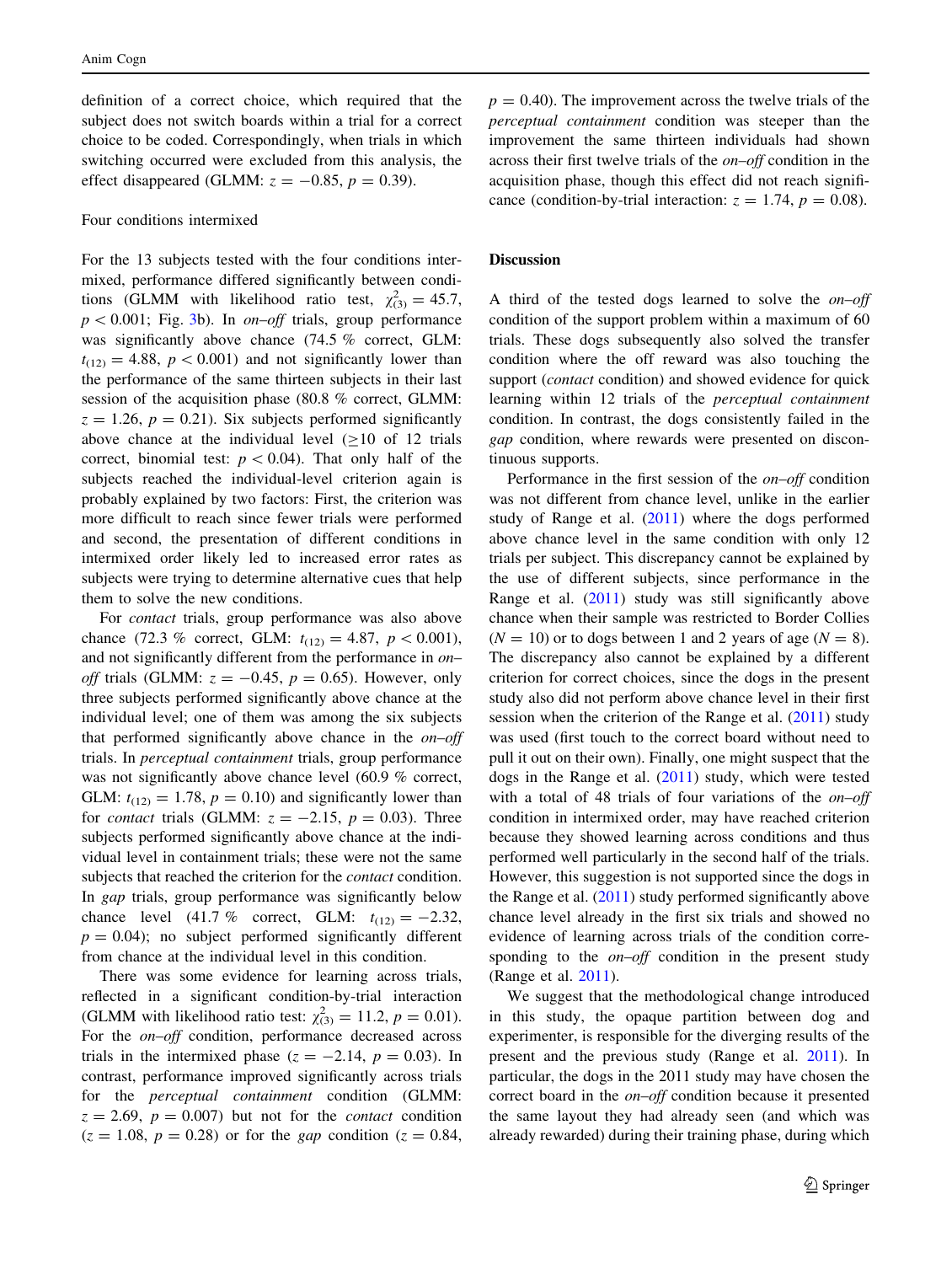only one (the positive, rewarded) option was presented and the subjects learned to perform the action necessary to pull out the board (in a mean of 22 training trials; Range et al. [2011\)](#page-9-0). In contrast, in the present study, visual access to the layout during the training phase was precluded by an opaque partition. That is, the dogs in the 2011 study may have already started to associate the positive layout with being rewarded in the training session, whereas the dogs in the present study could start learning to recognize the positive layout only once the test trials of the on–off condition were presented. This line of argument is similar to the one made by Povinelli et al.  $(2000)$  $(2000)$ , who found some indication that the performance of chimpanzees in support tasks was improved if one of the options presented matched the layout known from earlier conditions.

The learning performance of dogs in the *on–off* condition lies within the range of performances found for other species. While the two Asian elephants tested by Irie-Sugimoto et al. [\(2008](#page-9-0)) needed between 120 and 240 trials to reach a criterion comparable to the one used by us, in chimpanzees (Povinelli et al. [2000](#page-9-0)) and kea (Auersperg et al.  $2009$ ), the majority of subjects solved the *on–off* condition much more quickly (within 8–10 trials). Note though that the training procedure used by Auersperg et al. [\(2009](#page-8-0)), similarly to Range et al. [\(2011](#page-9-0)), presented the later positive ''on'' layout already during the training trials and, as suggested by our results, this may have contributed to the excellent performance of the kea in the first trials of the on–off condition.

Like chimpanzees (Povinelli et al. [2000\)](#page-9-0) and marmosets (Yamazaki et al. [2011\)](#page-9-0), the dogs in our study showed little difficulty with the *contact* condition. Indeed, the dogs performed at a similar level of accuracy in the contact condition as in the *on–off* condition, which stands in contrast to the primate data. The chimpanzees tested by Povinelli et al. ([2000\)](#page-9-0) performed worse in the contact condition, though the effect for the eight subjects did not reach significance (see also Yocom and Boysen [2011](#page-9-0)). The four marmosets tested by Yamazaki et al. ([2011\)](#page-9-0) performed significantly worse in the *contact* condition (the "standard condition" in their terminology) than in the *on–off* condition (the ''longer distance condition'' in their terminology) as revealed by our re-analysis of the data presented in their Fig. 2 (pooling the six variations of each condition; binomial GLMM with subject identity as a random factor and condition as a predictor:  $z = 4.11$ ,  $p < 0.001$ ).

In the perceptual containment condition, the performance of the dogs dropped to chance level at first, but quickly and significantly improved thereafter. The initial problems of the dogs with transferring from the on–off to the perceptual containment condition match the findings of Povinelli et al. ([2000\)](#page-9-0) for chimpanzees, which performed poorly in the perceptual containment conditions, a finding

that led them to suggest that the apes may rely on current or imminent contact between reward and support when attempting to solve the support problem (but see Yocom and Boysen [2011](#page-9-0)). In contrast, the keas tested by Auersperg et al. [\(2009](#page-8-0)) performed above chance level in the perceptual containment conditions from their first session on, which, as they suggested, may be explained by the superior visual acuity of birds compared with mammals.

The *gap* condition has consistently proven to be among the most challenging of the support problem conditions presented to animals so far. In addition to the dogs in our study, pigeons (Schmidt and Cook [2006](#page-9-0)), tamarins (Hauser et al. [1999\)](#page-9-0), marmosets (Yamazaki et al. [2011](#page-9-0)) and an Asian elephant (Irie-Sugimoto et al. [2008\)](#page-9-0) have either failed in this task or required a considerable number of trials to learn to solve it, while kea appeared to learn more quickly and one individual reached criterion within ten trials (Auersperg et al. [2009\)](#page-8-0). Only for great apes, there is some evidence that they can perform above chance level spontaneously in this condition, though at a low level of accuracy of less than 60 % correct choices (Herrmann et al. [2008](#page-9-0)). Unlike other species tested so far, however, the dogs in our study performed significantly below chance level in the gap condition, thus showing a preference for the shorter, non-rewarded board. This finding matches the one of a recent string-pulling study, in which dogs also developed a preference for the shorter, non-rewarded string over a longer rewarded string (Range et al. [2012](#page-9-0)). While these unexpected results remain unexplained, the replication within species and the contrast to other species suggest that they may reflect a species-specific predisposition, for example a preference for a smaller over a larger non-food object that needs to be handled or moved.

The variable performance of the dogs across conditions suggests that they used a perceptual cue (or a combination of cues) in their attempts to solve the support problem. The combination of an excellent performance in the contact trials, which was statistically not different from the performance in the on–off trials, and the poor performance in the perceptual containment and gap trials is most consistent with the suggestion that many of the dogs had learned to choose the reward that was on the board rather than the one that was off the other board and thus on a lower level. (cf. Table [1](#page-2-0)). The dogs did not appear to use the color or brightness of the background on which the reward was resting (bright yellow for the reward on, black for the reward off the support) to guide their choices. In that case, transfer to the perceptual containment condition should have been instantaneous. The dogs' good performance in the contact condition also indicates that they had not learned to base their choices on the visual contact between reward and board or based on the alignment of board and reward. Finally, also a reliance on perceptual containment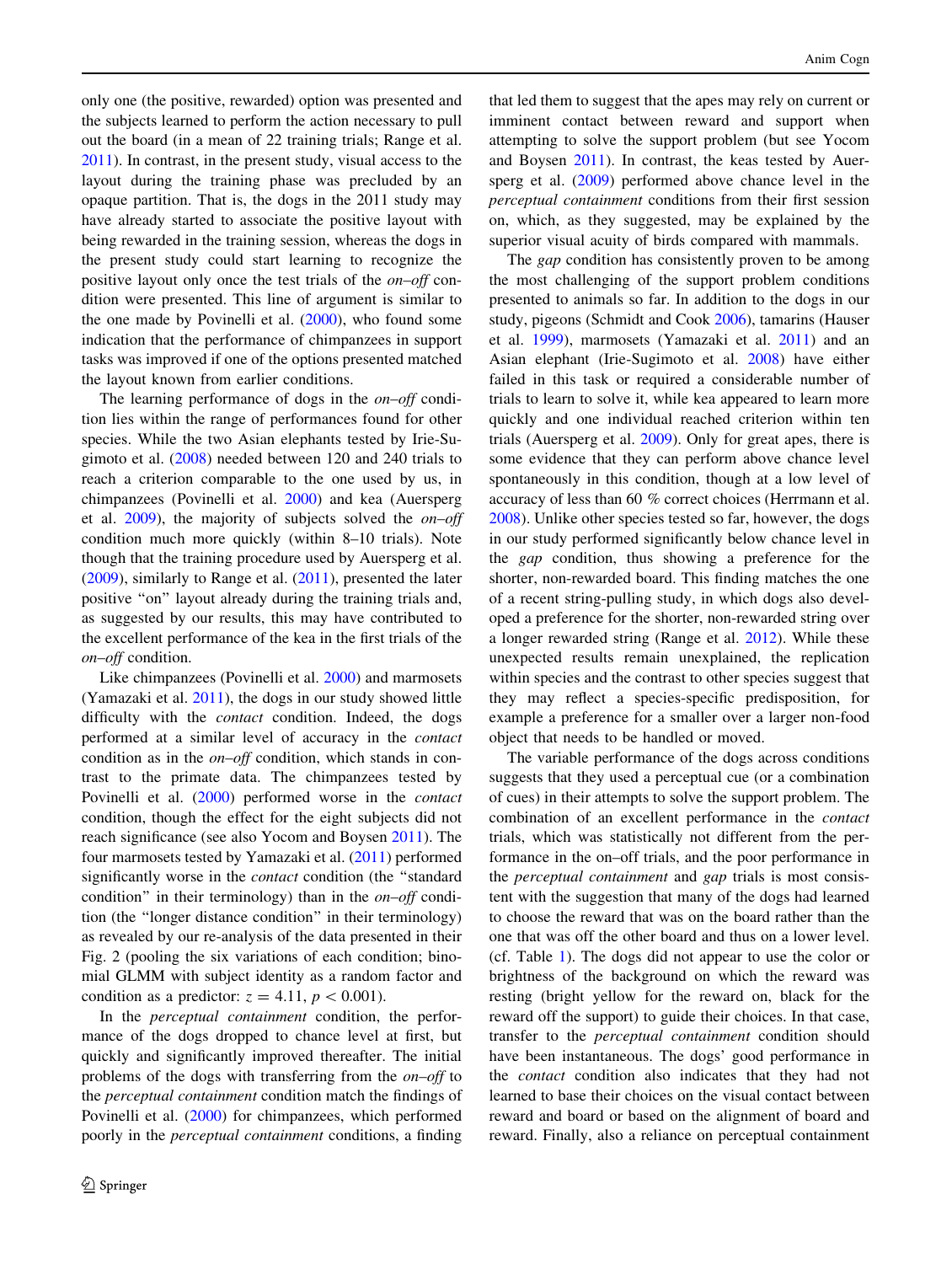<span id="page-8-0"></span>does not appear to be consistent with our results as, in this case, we would have predicted a reduced performance in the contact condition (where containment was similar between the two options) compared with the on–off condition (where the accessible reward was surrounded on all four sides by the support, and the inaccessible reward was not contained at all).

Our finding that the dogs showed quick learning in the perceptual containment condition, with a parallel decrease in performance in the on–off condition, also indicates that perceptual cues may be quickly abandoned once they became unreliable. In contrast the poor, below chance performance in the gap condition indicates that some inherent biases are hard to overcome in such perceptual learning tasks (see also Head et al. [1998;](#page-9-0) Kelber [2002](#page-9-0); Miller and Pawlik [2013](#page-9-0)). Finally, the exceptional performance of three subjects in the perceptual containment condition, in contrast to the group-level performance for this condition which was initially at chance level, suggests that these individuals may have relied on a different perceptual cue, such as the yellow versus black background in which the rewards were presented, to solve the support problem.

Rather than making their choice based on a perceptual cue of the presented layout, the subjects could have made their decision which board to pull out based on visual feedback, as previously found in string-pulling tasks for corvids (Taylor et al. [2012\)](#page-9-0) as well as for some dogs (Riemer et al. [2013\)](#page-9-0). That is, the subjects could have used the strategy to pull out one support a bit and then decide whether to continue or switch to the other option based on whether the reward moved or not. However, this strategy was used only rarely by the dogs in the present study (note that, following our criterion, these trials were coded as incorrect choices, even though the dogs obtained the reward).

To conclude, our study shows that at least some dogs can learn to solve the classic Piagetian support problem, but appear to do so by associating perceptual cues that are not causally related to the physical underpinnings of the task with the obtaining of a reward. The subjects that had solved this problem subsequently showed significant transfer to the condition where the perceptual cue was still reliable and some evidence of quick adoption of new cues when the originally learned cue was no longer reliable. Our results thus add to a growing body of evidence that animals typically rely on, or learn to attend to, perceptual cues that may be correlated with the causally relevant information, but are not representing the underlying causal structure, when facing a problem-solving task (cf. Povinelli [2000](#page-9-0); Penn and Povinelli [2007;](#page-9-0) Yamazaki et al. [2011;](#page-9-0) Albiach-Serrano et al. 2012; Gajdon et al. [2013\)](#page-9-0). In addition, our data suggest that associative learning of perceptual cues may start already during training or habituation phases and that initial

performance in previous studies may thus have been overestimated. Based on this finding, it is recommended that the positive (or negative) layout used during testing should not be presented in pre-trials of physical cognition tasks, during which subjects commonly get habituated to the apparatus and learn to perform the necessary actions. The considerable variation in performance we found between individuals furthermore calls for an in-depth analysis of the factors affecting individual performance in cognitive tasks (see also, e.g., Herrmann and Call [2012](#page-9-0)).

Acknowledgments We thank Alina Gaugg, Amelie Göschl, Elisabeth Pikhart and Magdalena Weiler for help with the experiments, Charlotte Duranton for reliability coding and the dog owners for participation in this study. We further thank the reviewers for their constructive comments on an earlier version of this manuscript. This work was funded by the Austrian Science Fund (FWF Grant P21418 to L.H. and F.R.). S.R. was also supported by the DK CogCom Programme (FWF Doctoral Programs W1234), and the Clever Dog Lab received financial support from Royal Canin and a private sponsor.

Open Access This article is distributed under the terms of the Creative Commons Attribution License which permits any use, distribution, and reproduction in any medium, provided the original author(s) and the source are credited.

#### References

- Albiach-Serrano A, Bugnyar T, Call J (2012) Apes (Gorilla gorilla, Pan paniscus, P. troglodytes, Pongo abelii) versus corvids (Corvus corax, C. corone) in a support task: the effect of pattern and functionality. J Comp Psychol 126:355–367. doi[:10.1037/](http://dx.doi.org/10.1037/a0028050) [a0028050](http://dx.doi.org/10.1037/a0028050)
- ASAB (2006) Guidelines for the treatment of animals in behavioural research and teaching. Anim Behav 71:245–253. doi:[10.1016/j.](http://dx.doi.org/10.1016/j.anbehav.2005.10.001) [anbehav.2005.10.001](http://dx.doi.org/10.1016/j.anbehav.2005.10.001)
- Auersperg AMI, Gajdon GK, Huber L (2009) Kea (Nestor notabilis) consider spatial relationships between objects in the support problem. Biol Lett 5:455–458. doi:[10.1098/rsbl2009.0114](http://dx.doi.org/10.1098/rsbl2009.0114)
- Baillargeon R (1994) How do infants learn about the physical world? Curr Dir Psychol Sci 3:133–140
- Baillargeon R (2002) The acquisition of physical knowledge in infancy: a summary in eight lessons. In: Goswami U (ed) Blackwell's handbook of childhood cognitive development. Blackwell Publishers, Oxford, pp 47–83
- Bates D, Maechler M, Bolker B (2012) lme4: linear mixed-effects models using S4 classes. R package version 0.999999-0. [http://](http://cran.r-project.org/package=lme4) [cran.r-project.org/package=lme4](http://cran.r-project.org/package=lme4)
- Bräuer J, Kaminski J, Riedel J et al (2006) Making inferences about the location of hidden food: social dog, causal ape. J Comp Psychol 120:38–47. doi[:10.1037/0735-7036.120.1.38](http://dx.doi.org/10.1037/0735-7036.120.1.38)
- Carey S (2009) The origin of concepts. Oxford University Press, Oxford
- Collier-Baker E, Davis JM, Suddendorf T (2004) Do dogs (Canis familiaris) understand invisible displacement? J Comp Psychol 118:421–433. doi[:10.1037/0735-7036.118.4.421](http://dx.doi.org/10.1037/0735-7036.118.4.421)
- De Mendonca-Furtado O, Ottoni EB (2008) Learning generalization in problem solving by a blue-fronted parrot (Amazona aestiva). Anim Cogn 11:719–725. doi[:10.1007/s10071-008-0168-x](http://dx.doi.org/10.1007/s10071-008-0168-x)